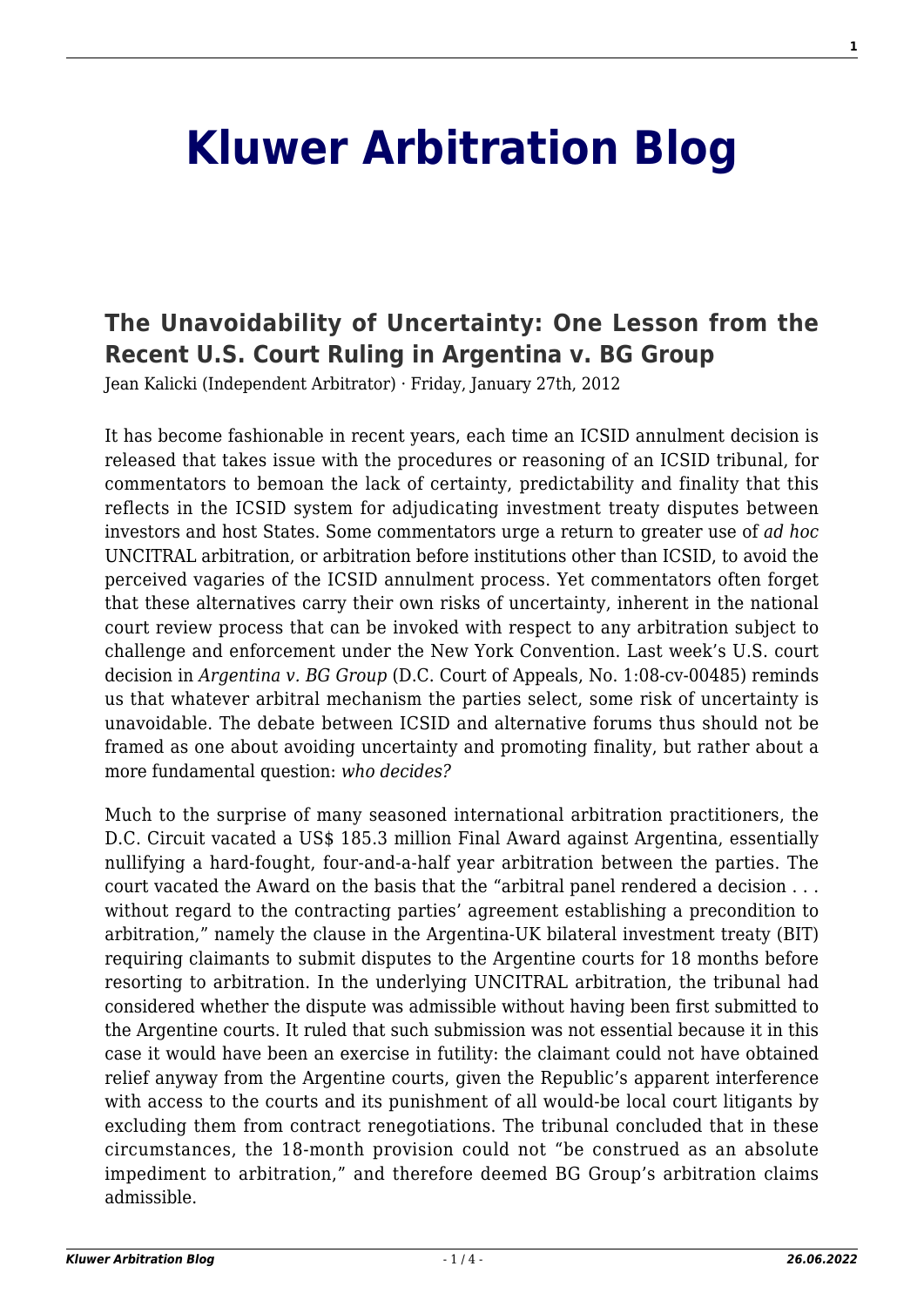By contrast, the D.C. Circuit concluded that this entire analysis was misplaced, since in its view the BIT terms—which it analyzed principally by reference to U.S. domestic law on contractual intent to arbitrate, rather than under the Vienna Convention—were clearly designed to require prior recourse to the Argentine courts. The court found that the tribunal had exceeded its powers by permitting direct access to arbitration contrary to that expressed intent. Indeed, the court suggested that under U.S. case law, the tribunal should not have even engaged in an analysis of the feasibility or usefulness of prior resort to the Argentine courts, because as a threshold matter it had no proper authority under the BIT to admit such issues for substantive consideration.

In the most narrow sense, the D.C. Circuit's decision did not directly repudiate the years of fairly consistent rulings by ICSID and UNCITRAL tribunals with respect to the 18-month local court requirement under similar Argentine BITs. That is because the *BG Group* tribunal had not relied on the BIT's most-favored-nation (MFN) clause, upon which prior tribunals had rested their decisions, even though BG Group did argue that point. Nonetheless, the D.C. Circuit's analysis implicitly suggests that it also might have overturned an MFN-based decision, since by the Court's logic, the tribunals who rendered those decisions likewise would have had no authority to bypass the BIT parties' allegedly clear intent to require local court proceedings in all circumstances. If the decision is read in this broader way, it can be seen as impugning the core logic of many prior decisions. This would include *Maffezini v. Spain* (ICSID Case No. ARB/97/7, 1 September 2000), where the tribunal allowed an Argentine investor to invoke (by way of an MFN clause) the Chile-Spain BIT to avoid the domestic court prerequisite in the Argentina-Spain BIT; *Siemens v. Argentina* (ICSID Case No. ARB/028, Decision on Jurisdiction, 3 August 2004), where the tribunal permitted a German investor to invoke the Argentina-Chile BIT to proceed directly to arbitration; *National Grid plc v. Argentina* (UNCITRAL, Decision on Jurisdiction, 20 June 2006), where the tribunal permitted a British investor to invoke a more favorable term in the Argentina-US BIT to avoid 18 months of litigation in the Argentine courts; and several other cases in the same line. Until the D.C. Circuit's opinion, the jurisprudence appeared to be converging on consensus regarding the 18-month waiting requirement, even though much controversy remained about the broader application of MFN clauses in other, less procedural, contexts.

Now, with one 17-page decision, a national court not only has completely up-ended the result in one major case, but also in the process unsettled what most observers had thought to be a progression towards certainty, predictability and finality with respect to this issue. Much can—and undoubtedly will— be written about the substance of the court's analysis. But at heart, it serves as a reminder that some degree of uncertainty is inherent in international arbitration in any forum, so long as there is any mechanism for review and challenge of arbitral awards. This is just as true for the "alternative" routes of *ad hoc* UNCITRAL or non-ICSID institutional arbitration as it is for ICSID arbitration, since all non-ICSID mechanisms allow for national court challenges under the New York Convention, and national courts (once vested of the matter) may be tempted to apply their own national laws, including on core issues such as arbitrability. Arguably, the uncertainty of national court review may be even *greater* than that of ICSID annulment review, since most national court judges are comparatively unfamiliar with investment treaty jurisprudence and may be less concerned about contributing to the growth of consensus or emerging doctrine. The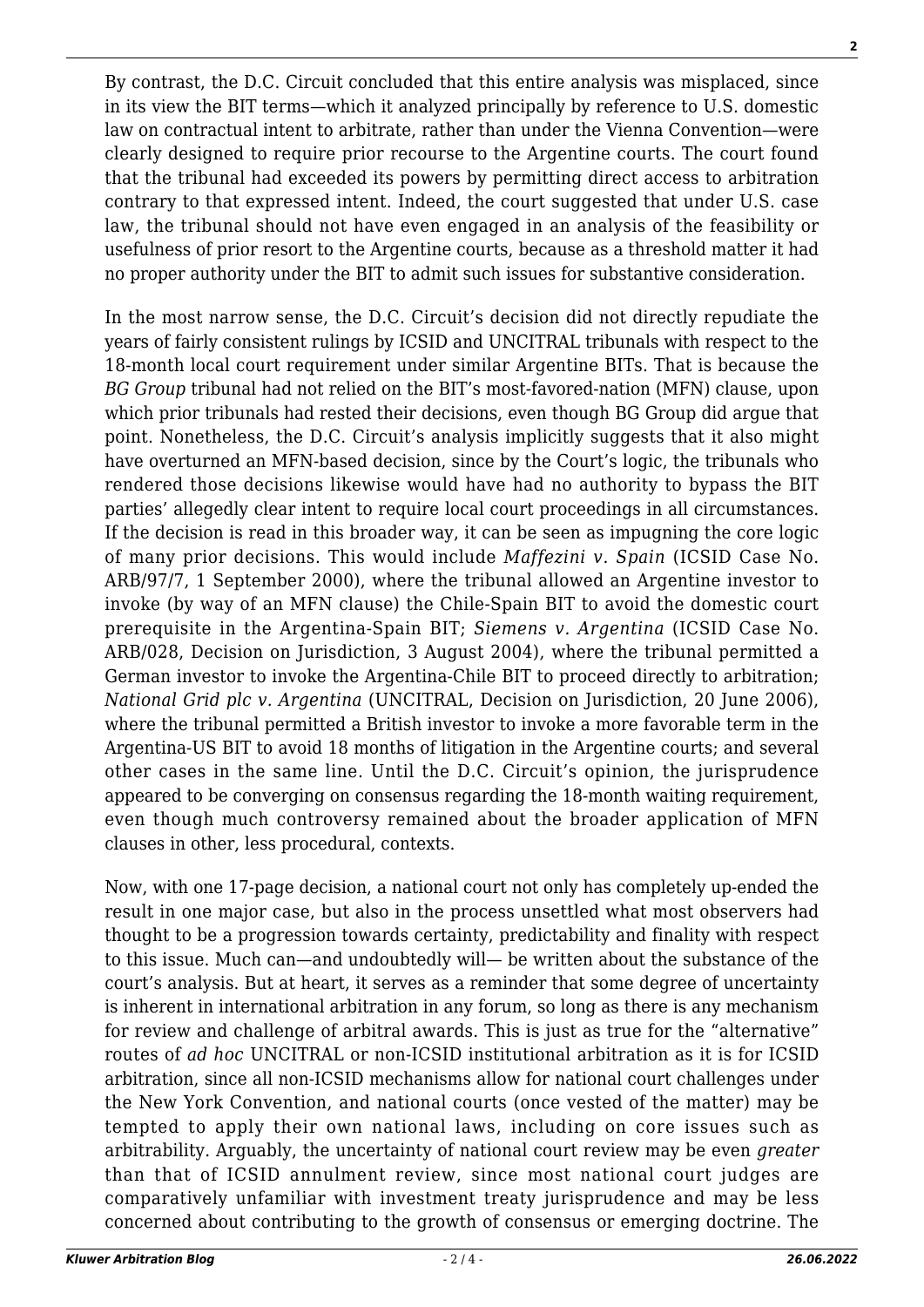choice between the two systems, thus, should not be framed as a quest for predictability and finality, but rather as something more fundamental: a decision about which decision-makers will evaluate challenges, and what rules and standard of review they will use in deciding.

By *Jean E. Kalicki and Dawn Yamane Hewett*

 $\mathcal{L}_\text{max}$ 

*To make sure you do not miss out on regular updates from the Kluwer Arbitration Blog, please subscribe [here](http://arbitrationblog.kluwerarbitration.com/newsletter/). To submit a proposal for a blog post, please consult our [Editorial Guidelines.](http://arbitrationblog.kluwerarbitration.com/editorial-guidelines/)*

## **Profile Navigator and Relationship Indicator**

Offers 6,200+ data-driven arbitrator, expert witness and counsel profiles and the ability to explore relationships of 13,500+ arbitration practitioners and experts for potential conflicts of interest.

## [Learn how](https://www.wolterskluwer.com/en/solutions/kluwerarbitration/practiceplus?utm_source=arbitrationblog&utm_medium=articleCTA&utm_campaign=article-banner) **[Kluwer Arbitration Practice Plus](https://www.wolterskluwer.com/en/solutions/kluwerarbitration/practiceplus?utm_source=arbitrationblog&utm_medium=articleCTA&utm_campaign=article-banner)** [can support you.](https://www.wolterskluwer.com/en/solutions/kluwerarbitration/practiceplus?utm_source=arbitrationblog&utm_medium=articleCTA&utm_campaign=article-banner)



This entry was posted on Friday, January 27th, 2012 at 3:26 pm and is filed under [Annulment](http://arbitrationblog.kluwerarbitration.com/category/annulment/), [Anti-arbitration](http://arbitrationblog.kluwerarbitration.com/category/anti-arbitration/), [Appeal,](http://arbitrationblog.kluwerarbitration.com/category/appeal/) [Arbitration](http://arbitrationblog.kluwerarbitration.com/category/arbitration/), [Arbitration Agreements,](http://arbitrationblog.kluwerarbitration.com/category/arbitration-agreements/) [Arbitration](http://arbitrationblog.kluwerarbitration.com/category/arbitration-clause/) [clause,](http://arbitrationblog.kluwerarbitration.com/category/arbitration-clause/) [Arbitration Proceedings](http://arbitrationblog.kluwerarbitration.com/category/arbitration-proceedings/), [BIT,](http://arbitrationblog.kluwerarbitration.com/category/bit/) [Foreign Investment Law](http://arbitrationblog.kluwerarbitration.com/category/foreign-investment-law/), [ICSID Convention,](http://arbitrationblog.kluwerarbitration.com/category/icsid-convention/) [International arbitration](http://arbitrationblog.kluwerarbitration.com/category/international-arbitration/), [Investment Arbitration,](http://arbitrationblog.kluwerarbitration.com/category/investment-arbitration/) [Jurisdiction of the arbitral tribunal,](http://arbitrationblog.kluwerarbitration.com/category/jurisdiction-of-the-arbitral-tribunal/) [kompetenz-kompetenz,](http://arbitrationblog.kluwerarbitration.com/category/kompetenz-kompetenz/) [New York Convention,](http://arbitrationblog.kluwerarbitration.com/category/new-york-convention/) [Pre-arbitration Dispute Settlement](http://arbitrationblog.kluwerarbitration.com/category/pre-arbitration-dispute-settlement-procedures/) [Procedures,](http://arbitrationblog.kluwerarbitration.com/category/pre-arbitration-dispute-settlement-procedures/) [Principle of finality,](http://arbitrationblog.kluwerarbitration.com/category/principle-of-finality/) [Set aside an international arbitral award](http://arbitrationblog.kluwerarbitration.com/category/set-aside-an-international-arbitral-award/)